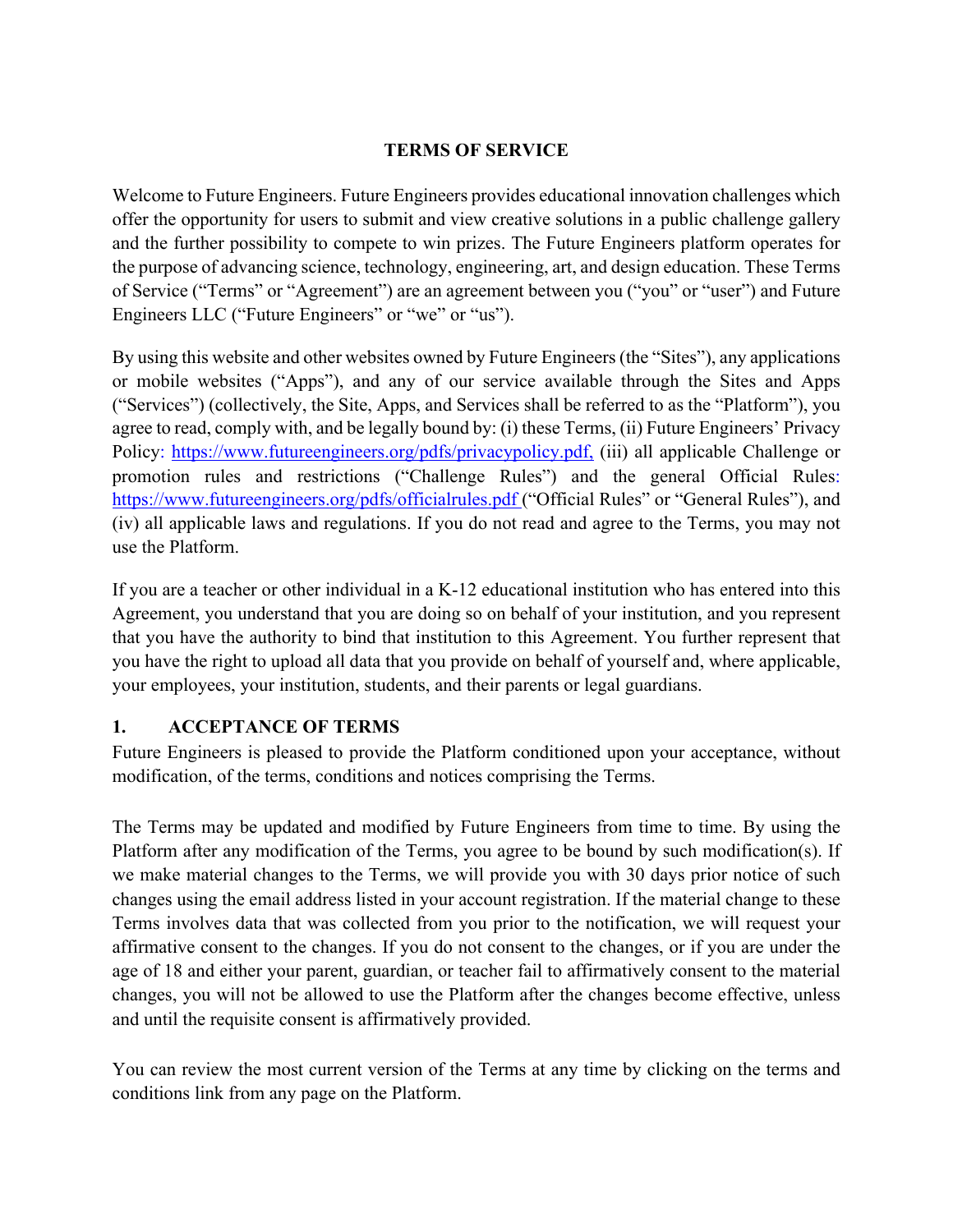# **2. ELIGIBILITY**

The Platform and any services we offer are only available to residents of the United States who are at least 18 years of age or who otherwise have express permission from a parent or guardian to use the Platform or are using the Platform in connection with a classroom activity directed by a teacher in a K-12 institution from which an authorized individual has agreed to these Terms.

BY USING THE PLATFORM AND/OR SERVICES, YOU ARE AGREE TO THE TERMS AND CONDITIONS OF THE AGREEMENT AND WARRANT AND REPRESENT THAT YOU ARE AT LEAST 18 YEARS OF AGE OR OTHERWISE HAVE EXPRESS CONSENT FROM A PARENT OR GUARDIAN TO USE THE PLATFORM OR ARE USING THE PLATFORM IN CONNECTION WITH A CLASSROOM ACTIVITY DIRECTED BY A TEACHER WHO HAS AGREED TO THESE TERMS. USE OF THE PLATFORM AND OUR SERVICES BY ANYONE WHO DOES NOT MEET THESE REQUIREMENTS IS A VIOLATION OF THESE TERMS.

# **3. SPECIAL REGISTRATION INFORMATION FOR TEACHERS**

If you use our Platform in an educational setting, including but not limited to as a teacher, therapist, aide, or other personnel ("Authorized Personnel"), you expressly agree to the following:

- You represent, warrant, and covenant that you have the explicit authority and consent from your educational institution to enter into this Agreement on behalf of the educational institution;
- You agree that the use of Future Engineers is approved as part of the educational curriculum for students of your educational institution;
- You agree that you have the educational institution's consent to submit, use, and disclose personal information of your students;
- You agree to notify and inform parents of students under 18, or students over 18, as applicable, that you are using the Future Engineers Platform; and
- You agree that you will not allow students under the age of 18 to use the Platform or submit any information to the Platform unless authorized as part of your classroom use.

If you are a teacher or other Authorized Personnel and are using the Future Engineers Platform on behalf of your educational institution you may no longer use the Future Engineers Platform once you have ceased working for your educational institution.

Teachers may register their classes and individual students using the Platform. Teachers will be required to provide information about themselves and their students as stated in our Privacy Policy.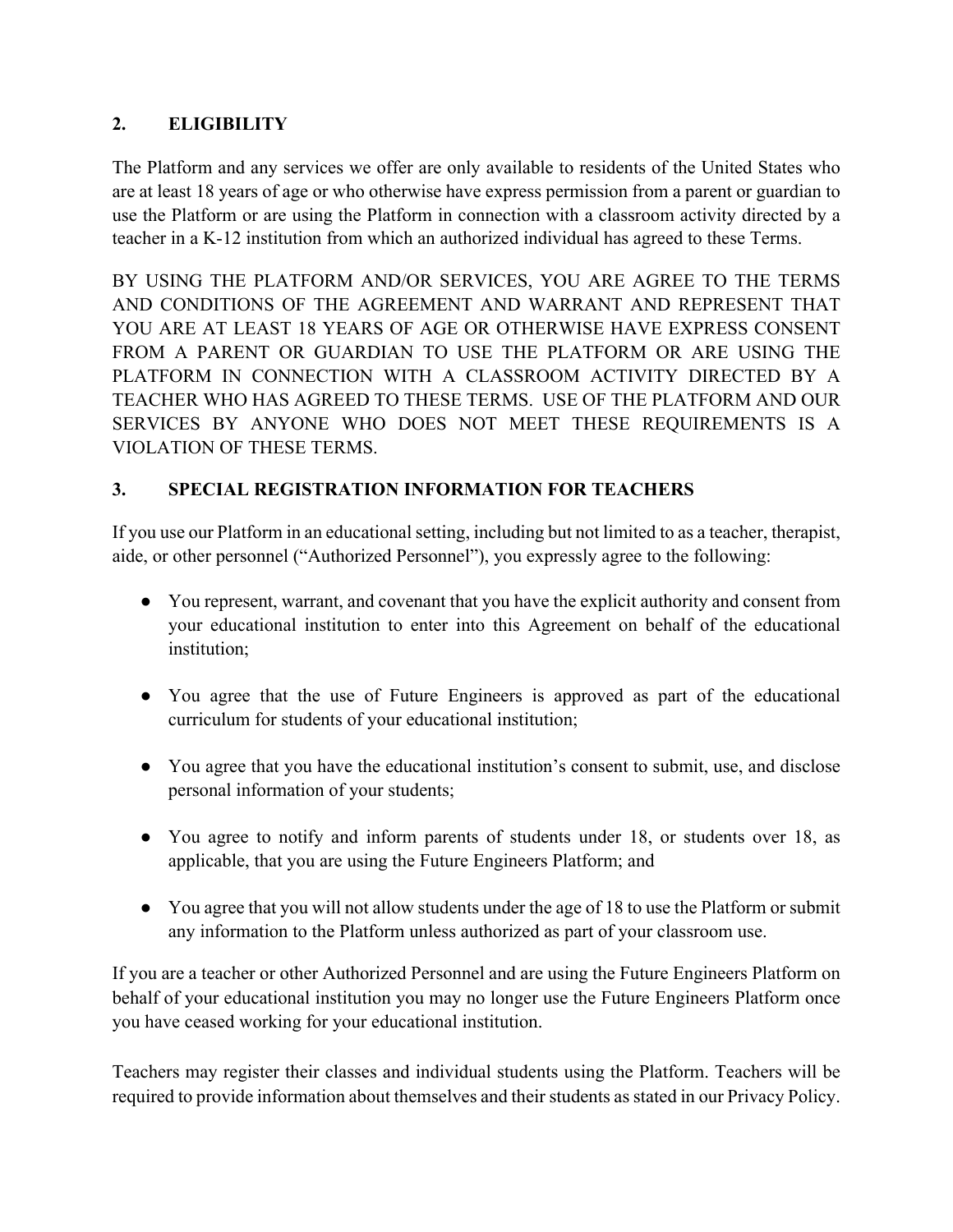#### **4. TERMS APPLICABLE ONLY TO JUDGES**

If you have been selected as a Judge for a Future Engineers Challenge, your use of the Platform for purposes of judging that Challenge is subject to the Judge Guidelines. You may only participate as a Judge if you meet the qualifications for a particular Challenge and certify acceptance of and compliance with the Judge Guidelines.

#### **5. PRIVACY**

We are committed to protecting the privacy of our users. Our Privacy Policy explains our privacy practices and may be viewed here. [http://www.futureengineers.org/pdfs/privacypolicy.pdf ] All personal information we receive through the Platform is subject to the Privacy Policy, and acceptance of these Terms constitutes your consent to our collection and use of personal information as described in the Privacy Policy. We may update our Privacy Policy from time to time, in accordance with the procedure noted in the Privacy Policy.

#### **Family Educational Rights and Privacy Act ("FERPA")**

If you are employed by a school or district subject to the Family Educational Rights and Privacy Act ("FERPA"), you agree to appoint Future Engineers as a "school official" as that term is defined in FERPA and as interpreted by the Family Policy Compliance Office, and determine that Future Engineers has a "legitimate educational interest" for the purpose of delivering the Services in accordance with these Terms. Future Engineers agrees that it shall be bound by all relevant provisions of FERPA, including operating under the direct control of your school or district with respect to handling of "personally identifiable information" from "education records," as those terms are defined in FERPA. Future Engineers further agrees that personally identifiable information from students will not be disclosed to third parties except as required to provide Services to you contemplated in this Agreement. Any third parties used will be bound to manage the personally identifiable information in compliance with the Future Engineers Privacy Policy, security policies and all applicable laws, and to use the personally identifiable information for the sole and limited purpose of providing the Services to the user, which may include the Future Engineers email newsletter for users who have opted in to receive it.

Future Engineers may use de-identified information for product development, research or other purposes permitted by applicable law ("de-identified data"), including:

- To demonstrate the effectiveness of the Future Engineers Platform, including in our marketing materials; and
- To develop and improve our educational products.

Future Engineers shall not to attempt to re-identify the de-identified data and shall not transfer the de-identified data to a third-party unless that party agrees not to attempt re-identification.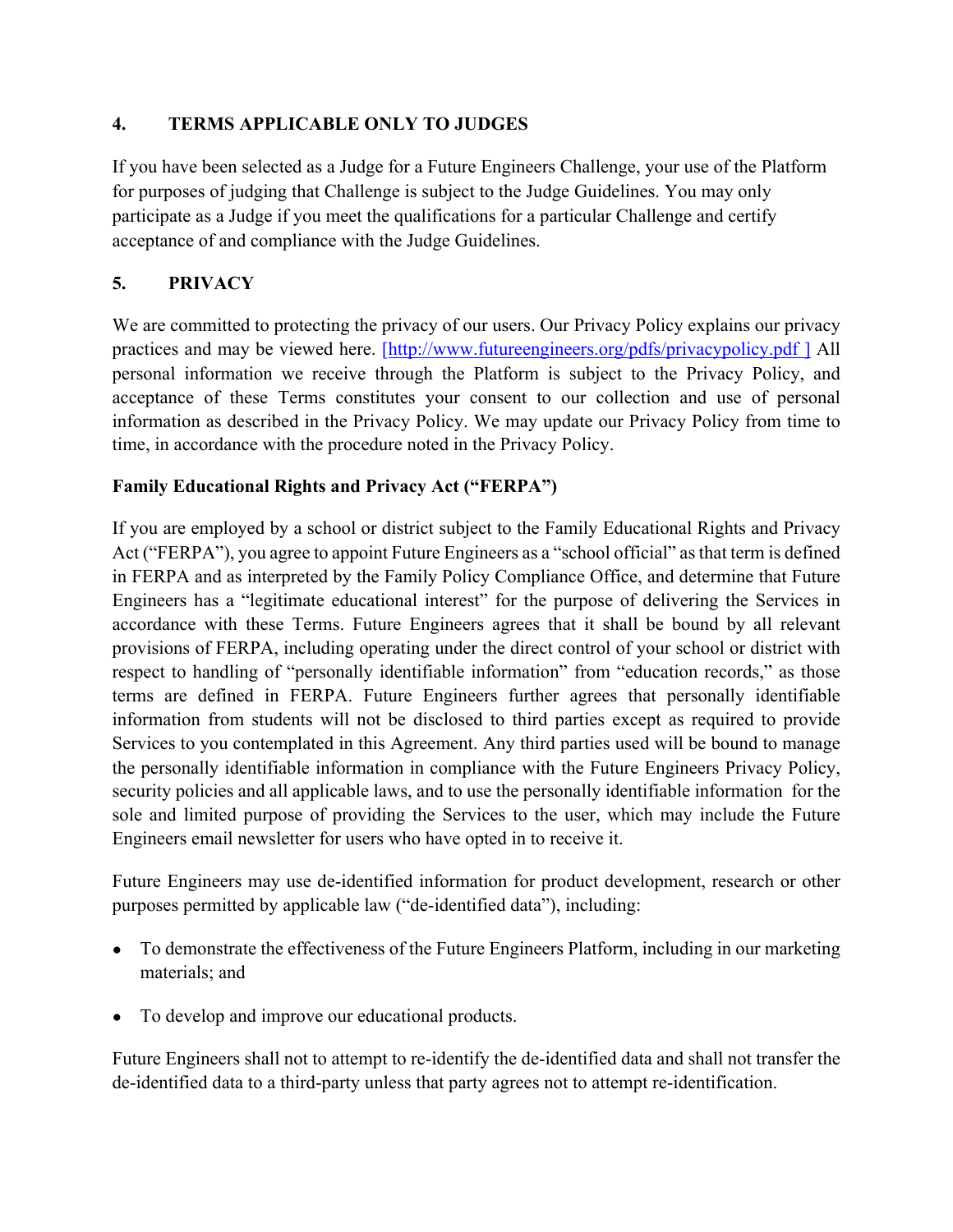## **Children's Online Privacy Protection Act ("COPPA")**

Future Engineers shall comply with the Children's Online Privacy Protection Act ("COPPA"). Children younger than 13 years old attempting to register with our Platform unrelated to a school account will be asked for their birthdate information. If they are under the age of 13, we will request parent's contact information in order to obtain prior parental consent before collecting personal information from the child, as described in our Privacy Policy.

If you wish for your child's information to be modified, edited or deleted please contact us at  $support@future engineers.org.$  If you wish to delete your child's information, please understand that we may contact you to verify your parental credentials. If your child accessed the Platform via an account started with their school, please work directly with the school or district to review, modify, edit or request deletion of information in the education record that may be stored on the Platform. We will work with parents and schools together to facilitate these requests, which should be sent to us at  $support@future engineers.org$ .

#### **6. ACCEPTABLE USE**

Your use of the Platform is conditioned upon your compliance with the following rules ("Acceptable Use Restrictions").

You shall not upload to, transmit through, or display via the Platform any content that:

- is unlawful, fraudulent, threatening, abusive, libelous, defamatory, obscene or otherwise objectionable, or infringes upon our or any third party's intellectual property or other rights;
- contains confidential, proprietary, or trade secret information of any third party;
- violates the rights of others, including without limitation any privacy rights or rights of publicity;
- impersonates any person or entity, falsely states or otherwise misrepresents your affiliation with any person or entity, or uses any fraudulent, misleading or inaccurate email address, or other contact information;
- violates any applicable laws or regulations;
- makes any statement, express or implied, that you are endorsed by Future Engineers;
- harms minors in any way, including, but not limited to, violating any law;
- contains any unsolicited promotions, political campaigning, advertising or solicitations;
- or in our sole judgment is inappropriate or objectionable or which restricts or inhibits any other person from using or enjoying the Platform or which may expose Future Engineers, any of its officers, directors, or employees, or other users to any harm or liability of any type.

You shall not use the Platform to engage in any of the following activities: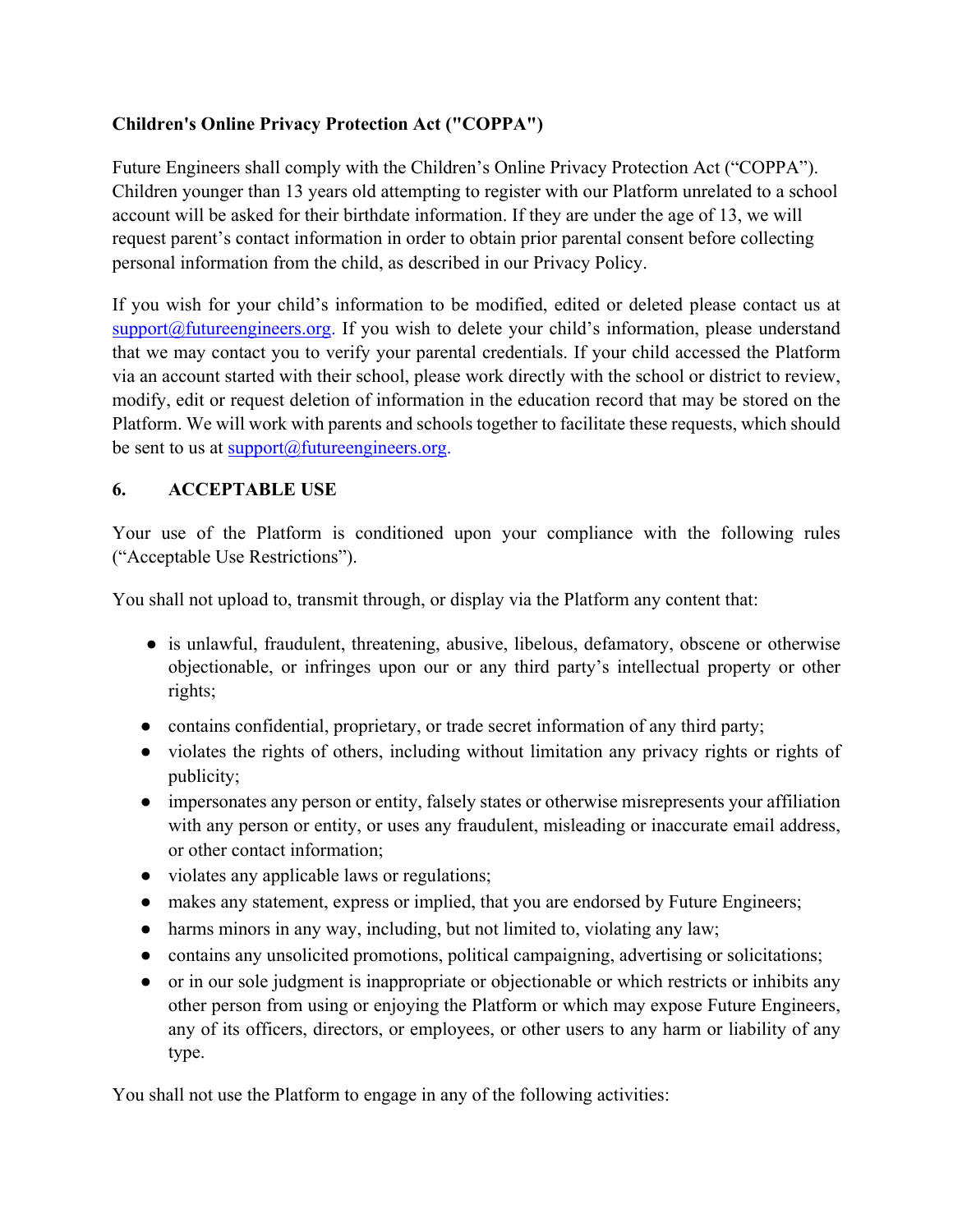- accessing, using, or uploading content to, or attempting to access, use, or upload content to another user's account without permission;
- or transmitting, uploading, or downloading, any software or other materials that contain any viruses, worms, trojan horses, defects, date bombs, time bombs, or other items of a destructive nature.

Additionally, you shall not:

- try to obtain unauthorized access to any account associated with the Platform;
- try to open an account if you are under the age of 18 without the express consent of a parent or guardian or do not have a code provided by your teacher ("Class Code");
- provide false or misleading information at any time when opening or using an account;
- try to use the Platform in a commercial manner, rather than for personal, educational, and noncommercial purposes;
- use the Platform in a manner inconsistent with these Terms or applicable law;
- modify or interfere with the Platform or Future Engineers content including location, access, and other security features – for any reason, or permit or help anyone else to do so; or
- interfere with or alter the Platform or Future Engineers content.

#### **7. OWNERSHIP OF PLATFORM AND CONTENT**

All right, title, and interest in the Platform including, but not limited to all of the software and code that comprise and operate the Platform and all of the text, photographs, images, illustrations, graphics, audio, video, and audio-video clips, URLs, advertising copy and other materials provided through the Platform (collectively, "Content") are owned by us or by third parties (our "Partners") who have licensed their Content to us. The Platform is protected under trademark, service mark, trade dress, copyright, patent, trade secret, and other intellectual property laws. In addition, the entire Content of the Platform is a collective work under U.S. and international copyright laws and treaties, and we and our Partners own the copyright in the selection, coordination, arrangement, and enhancement of the Content of this Platform.

We hereby grant you a limited, revocable license to download and print copies of any portion of the Content of the Platform to which you have properly gained access, but only for your own personal, non-commercial use, and only if you do not remove, modify or obscure any copyright, trademark, or other proprietary notices from the Content you download. The foregoing license is subject to these Terms and does not include the right to use any data mining, robots, or other automatic or manual device, software, program, code, algorithm or methodology, to access, copy or monitor any portion of any Platform or Content, or in any way reproduce or circumvent the navigational structure or presentation of any Platform or Content, or obtain or attempt to obtain any materials or information through any means not purposely made available by us through the Platform. We reserve the right to take measures to prevent any such activity. This license is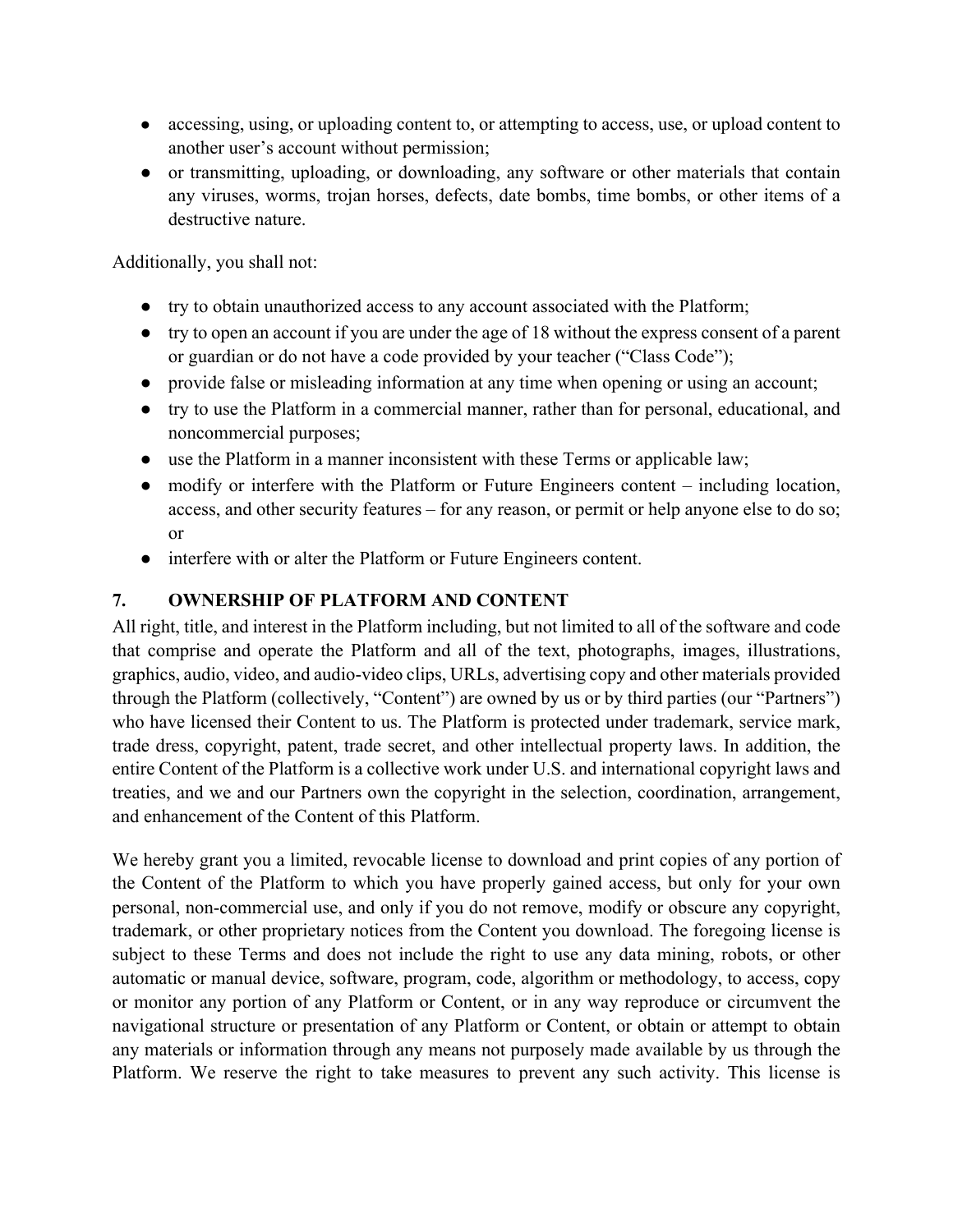revocable at any time without notice and with or without cause. You may not permit others to copy, distribute, perform or display publicly, prepare derivative works based on, broadcast, exploit or use any part of the Content on the Platform except as expressly provided in these Terms. Nothing in these Terms shall be construed as transferring any right, title, or interest in the Platform or its Content to you or anyone else, except the limited license to use the Platform and their Content on the terms expressly set forth herein.

Notwithstanding the foregoing, and specifically with regard to trademarks, Future Engineers names and logos (including, without limitation, those of its affiliates), all product and service names, all graphics, all button icons, and all trademarks, service marks, and logos appearing within the Platform unless otherwise noted, are trademarks (whether registered or not), service marks and/or trade dress of Future Engineers, and/or its affiliates (the "Future Engineers Marks"). All other trademarks, product names, company names, logos, service marks and/or trade dress mentioned, displayed, cited or otherwise indicated within the Platform are the property of their respective owners. You are not authorized to display or use Future Engineers Marks in any manner without our prior written permission. You are not authorized to display or use trademarks, product names, company names, logos, service marks and/or trade dress of other owners featured within the Platform without the prior written permission of such owners. The use or misuse of Future Engineers Marks or other trademarks, product names, company names, logos, service marks and/or trade dress or any other materials contained herein, except as permitted herein, is expressly prohibited.

## **8. YOUR SUBMISSIONS**

By submitting content to the Platform ("User Content"), you are warranting that you are the exclusive author or owner of that User Content and you are responsible for ensuring that the materials you upload to the Platform do not infringe any third party intellectual, proprietary or other rights, including but not limited to trademark and copyrights. As the owner of such User Content, you agree to indemnify us for your use of any User Content submitted to the Platform. You grant Future Engineers and its affiliates a worldwide, perpetual, irrevocable, non-exclusive, royalty-free license and right to copy, transmit, distribute, publicly perform and display (through all media now known or hereafter created), and make derivative works from your User Content for the purpose of providing the Platform. In addition, you waive any so-called "moral rights" in your User Content (including, without limitation, the right to be identified as the author).

For certain Challenges, if stated on the Challenge Rules as a condition of entry or as a condition of award, you agree that your User Content shall be sublicensed or assigned to any entity, including but not limited to those providing monetary, prizing, administrative, or other support for the Challenge or any element thereof ("Challenge Parties" and together with Sponsor, the "Releasees"), or placed in the public domain, as applicable.

By submitting User Content to the Platform, you understand and agree that the User Content may be made publicly available, provided, however, that we may remove, or request the removal of,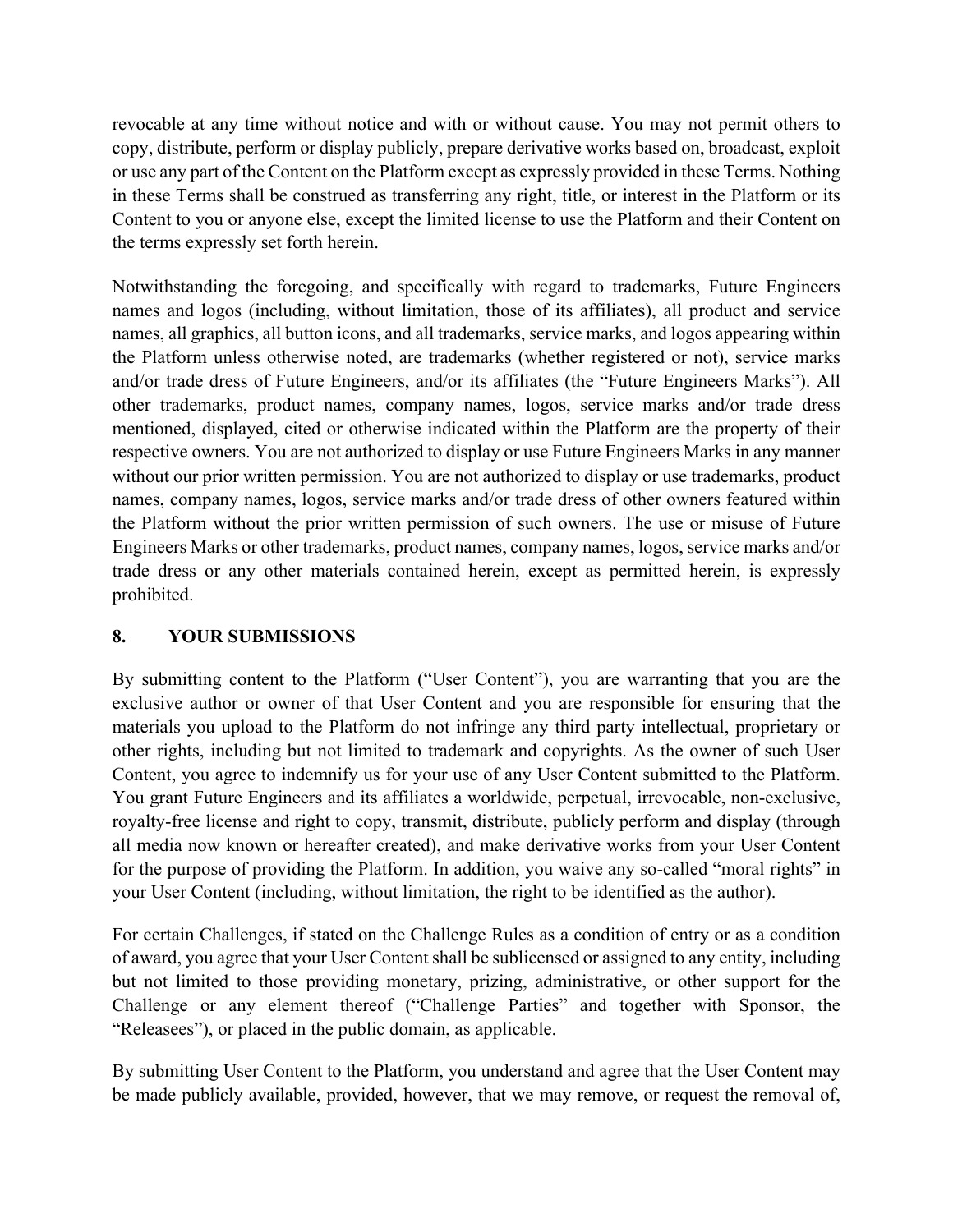personally identifiable information from the User Content prior to posting, as may be required by our Privacy Policy, General Rules, or the Challenge Rules. You agree that you will view User Content posted by others only for your personal and non-commercial purposes.

## **9. ACCOUNTS AND REGISTRATION**

You may be required to register for an account with Future Engineers before accessing certain services. We may need different information depending on whether you are registering through your school or as an individual at home with parent consent if under 18. If you register through your school, you can retain the same school account by adding or linking to new Class Codes each school year. If you register as an individual you can retain your home account year after year. If a user has both methods of authorization for an account (e.g. school and parent), you will be considered to have both a school account and a home account. Termination of one account will not automatically terminate the other and Future Engineers will retain the related data, to the extent permitted under the remaining method of authorization, as if that method of authorization was the sole method ever provided.

You are responsible for maintaining the confidentiality of your passwords. We have the right to assume that anyone accessing the Platform using a password assigned to you has the right to do so.

#### **10. TERMINATION**

Future Engineers reserves the sole and exclusive right to determine whether your use of our services violate the acceptable use restrictions and terminate the user's access or account without prior notice and at its sole discretion If you wish to terminate your use of the Platform simply stop using the Platform. If you wish to close your account, please notify us at support@futureengineers.org. Under no circumstances, including termination or cancellation of our Platform to you, will we be liable for any losses related to actions of other users. Your termination of the Platform will not affect any licensing rights previously granted to Future Engineers.

## **11. THIRD PARTY WEBSITES AND ADVERTISING**

The Platform may contain links to third party websites that are not owned or controlled by Future Engineers. Future Engineers has no control over, and assumes no responsibility for, the content, privacy policies, or practices of any third-party website. In addition, Future Engineers will not and cannot censor or edit the content of any third-party site. By using the Platform you expressly relieve Future Engineers from any and all liability arising from your use of any third-party website. Those websites have terms and privacy policies of their own, and we encourage you to read them.

## **12. ONLINE PURCHASES**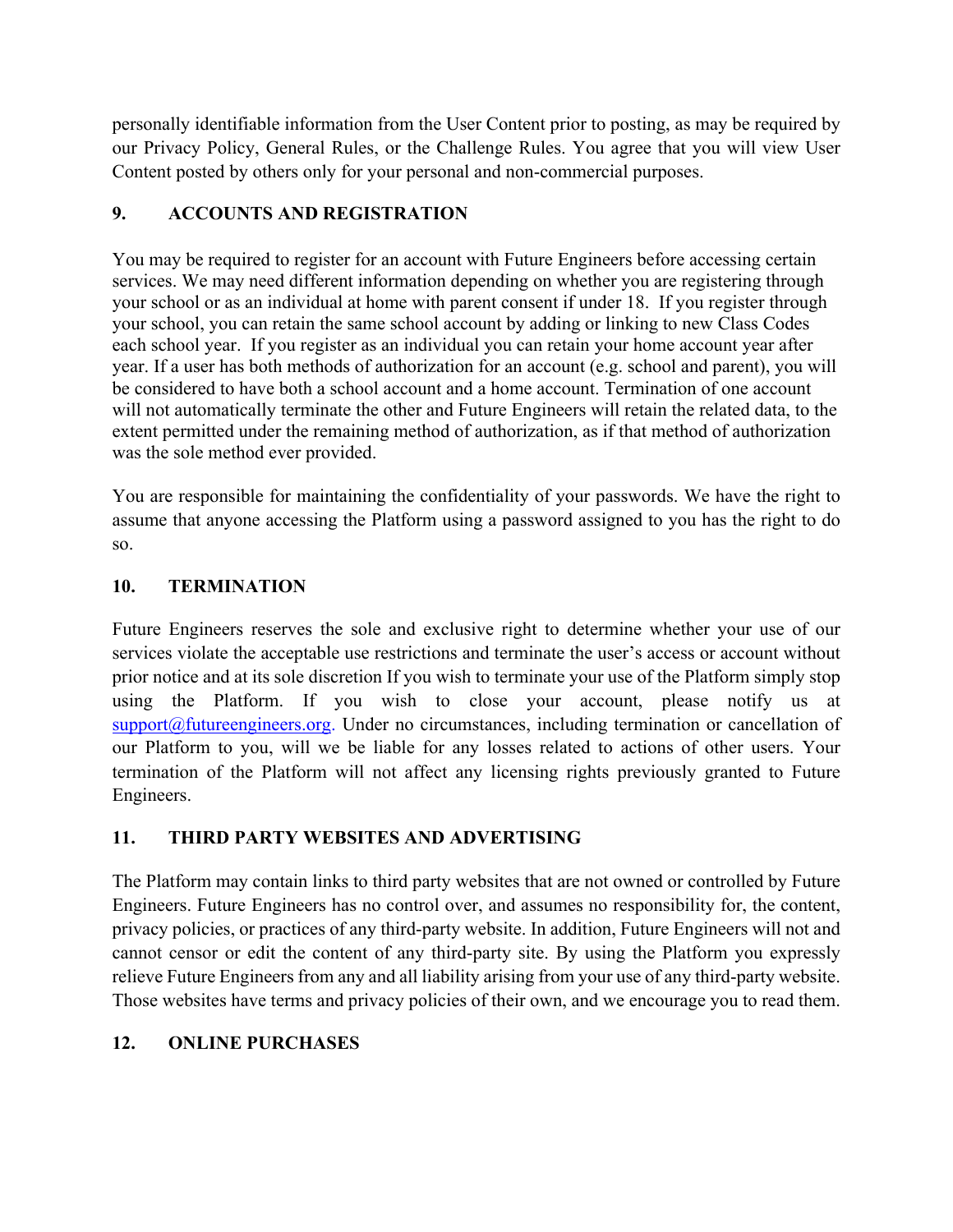By placing an order through our site for the sale of goods or services you are offering to purchase a product, representing that you are of legal age to form a binding contract, and representing that all information you provide to us in connection with such order is accurate. You further represent that you are an authorized user of the payment method provided. We retain the right to refuse any order request made by you and the receipt by you of an order confirmation does not constitute our acceptance of an order.

#### **13. AGREEMENT TO FOLLOW APPLICABLE LAWS**

You certify that you will comply with all applicable laws (e.g., local, state, and federal laws) when using the Platform or Future Engineers Content as permitted and in accordance with this Agreement. You will be responsible for any cost, expense, fee, liability of any kind, and attorney's fees that Future Engineers incurs if you break the law, misuse the services or information Future Engineers provides, or breach this Agreement. And if you break the law, misuse the services or information Future Engineers provides, or breach this Agreement, you acknowledge and agree that you will reimburse, indemnify, and hold harmless Future Engineers, its subsidiaries, its affiliated companies, and the employees, directors, officers, and agents of all aforementioned companies, from any money damages, costs, expenses, losses, liabilities, and attorney's fees resulting from any claim, threat, demand, suit, or investigation brought by another person, entity, or government. Without waiving any of these rights, Future Engineers may at its sole discretion defend itself against any such claim, threat, demand, suit, or investigation without your consent. All of your obligations in this paragraph survive and continue after any termination of this Agreement.

## **14. CONTESTS, COMPETITIONS, AND PROMOTIONS**

Future Engineers may offer Challenges which are subject to the General Rules at [https://www.futureengineers.org/Pdfs/OfficialRules.pdf] and specific Challenge Rules. To enter a Challenge, the entrant or (for an entrant under the age of 18) the parent/legal guardian of the entrant is required to agree to the General Rules. By consenting to the General Rules, the entrant or parent/legal guardian (for an entrant under the age of 18) also agrees to be bound by the specific Challenge Rules for the current and any future Challenge in which the entrant may participate. You may only enter a Challenge if you meet the requirements set out in the applicable Rules. There may be additional obligations that are outlined in the Challenge Rules. In the event that our General Rules conflict with this Agreement, the General Rules will govern. In the event there is a conflict between the Challenge Rules and this Agreement, the Challenge Rules will govern.

## **15. USER COMMENTS AND FEEDBACK**

Future Engineers will terminate a user's access to the Platform if, under appropriate circumstances, they are determined to be a repeat infringer or otherwise a nuisance to the Platform. Future Engineers reserves the sole and exclusive right to decide whether a comment or any other user submission is appropriate and complies with these Terms for violations other than copyright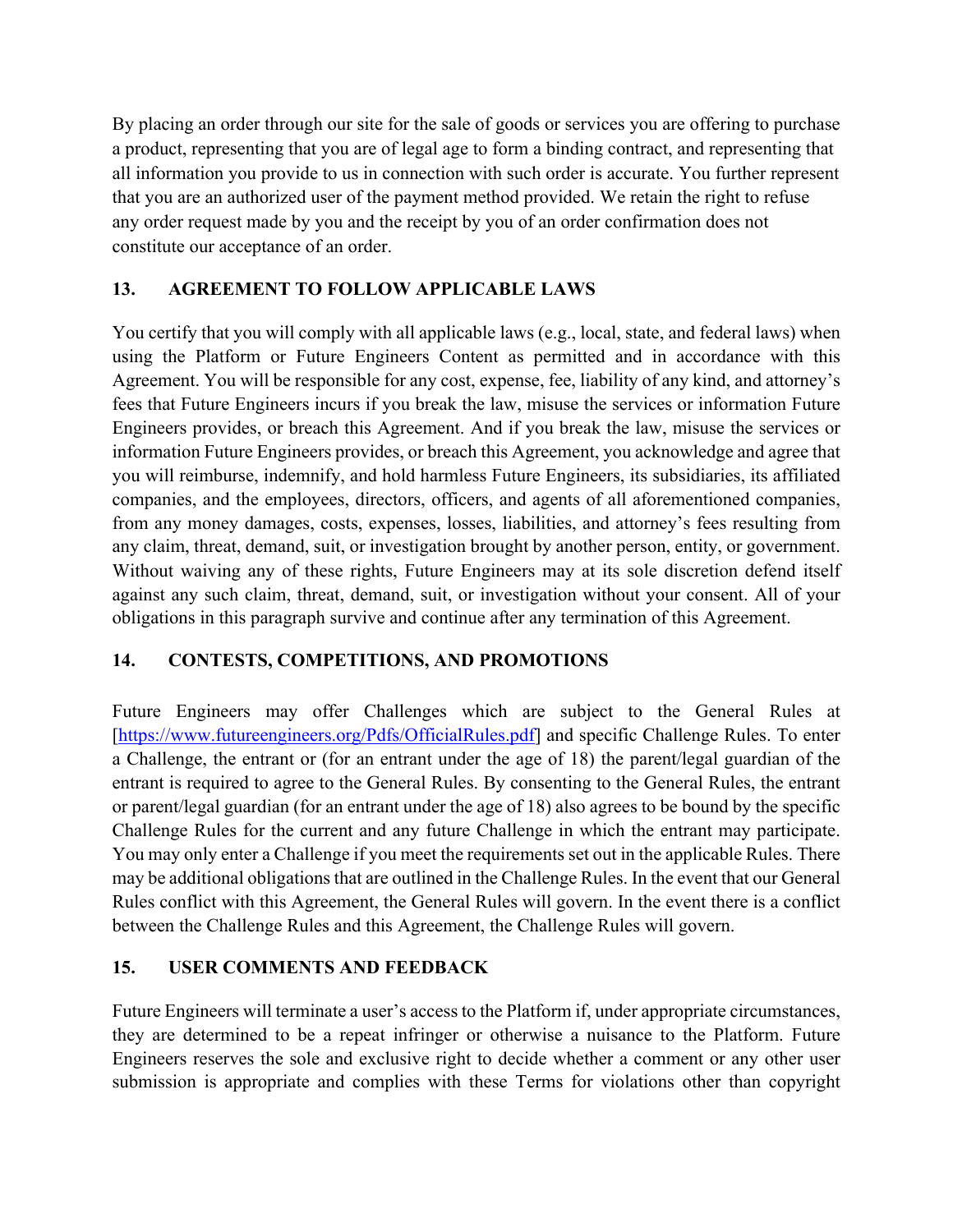infringement, such as, but not limited to obscene, defamatory, or just plain obnoxious material. Future Engineers may remove such comments or other user submissions and/or terminate a user's access for uploading such material in violation of these Terms at any time, without prior notice and at its sole discretion.

## **16. DIGITAL MILLENNIUM COPYRIGHT ACT**

If you are a copyright owner or an agent thereof and believe that any user submission or other content infringes upon your copyrights, you may submit a notification pursuant to the Digital Millennium Copyright Act ("DMCA") by providing Future Engineers with the following information in writing (see 17 U.S.C 512(c)(3) for further detail):

- A physical or electronic signature of a person authorized to act on behalf of the owner of an exclusive right that is allegedly infringed;
- Identification of the copyrighted work claimed to have been infringed, or, if multiple copyrighted works at a single online site are covered by a single notification, a representative list of such works at that site;
- Identification of the material that is claimed to be infringing or to be the subject of infringing activity and that is to be removed or access to which is to be disabled and information reasonably sufficient to permit the service provider to locate the material;
- Information reasonably sufficient to permit the service provider to contact you, such as an address, telephone number, and, if available, an electronic mail address;
- A statement that you have a good faith belief that use of the material in the manner complained of is not authorized by the copyright owner, its agent, or the law; and
- A statement that the information in the notification is accurate, and under penalty of perjury, that you are authorized to act on behalf of the owner of an exclusive right that is allegedly infringed.

DMCA claims may be sent to the following address:

Future Engineers, LLC

3900 W. Alameda Ave. Suite 1200

Burbank, CA 91505

Or sent by email to: support $(a)$ futureengineers.org

You acknowledge that if you fail to comply with all of the requirements of this Section, your DMCA notice may not be valid.

#### **17. REPRESENTATIONS AND WARRANTIES**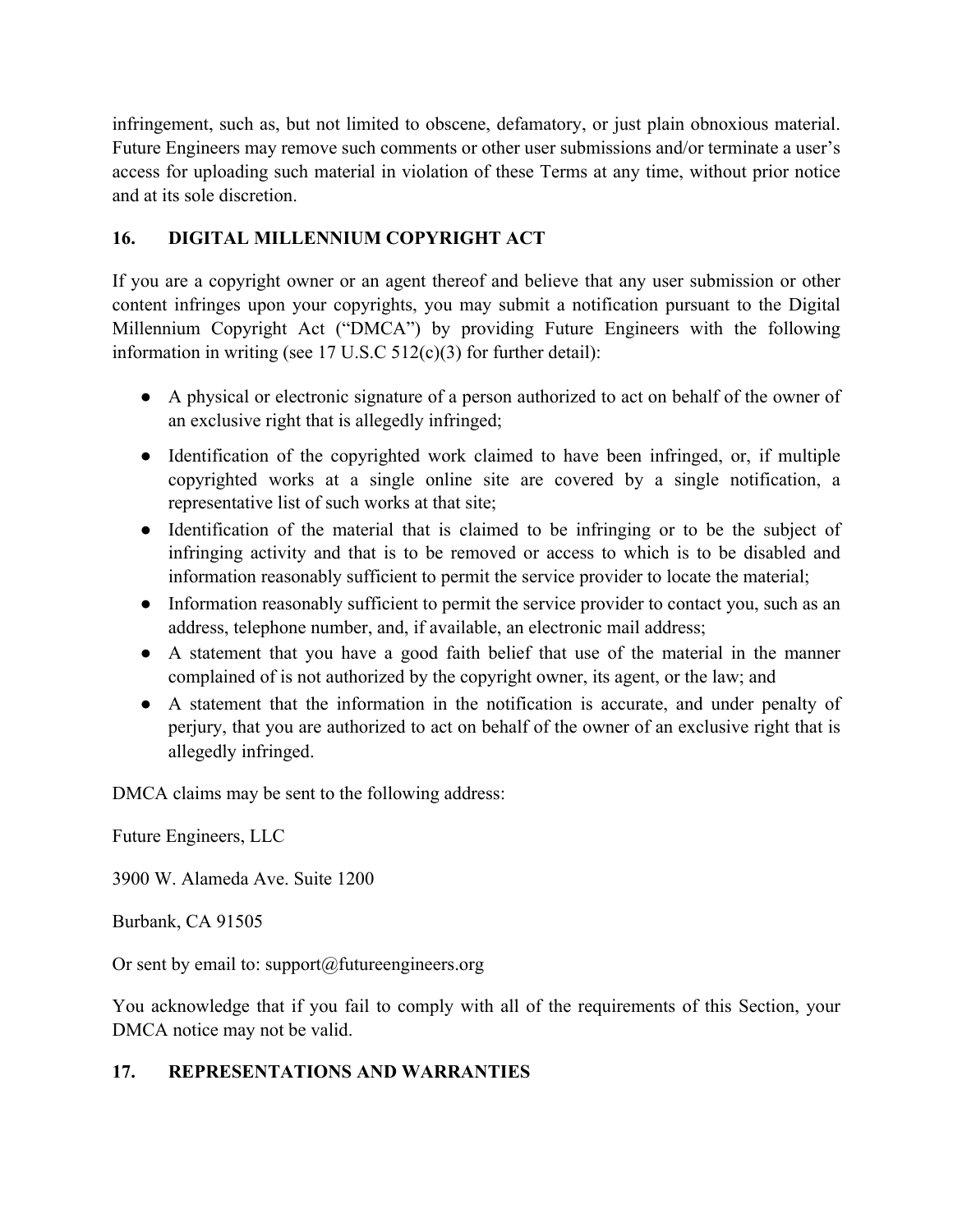THE PLATFORM, INCLUDING, WITHOUT LIMITATION, ANY FUTURE ENGINEERS CONTENT, IS PROVIDED ON AN "AS IS", "AS AVAILABLE" AND "WITH ALL FAULTS" BASIS. TO THE FULLEST EXTENT PERMISSIBLE BY LAW, NEITHER FUTURE ENGINEERS, LLC, NOR ANY OF THEIR EMPLOYEES, MANAGERS, DIRECTORS, OFFICERS OR AGENTS MAKE ANY REPRESENTATIONS OR WARRANTIES OR ENDORSEMENTS OF ANY KIND WHATSOEVER, EXPRESS OR IMPLIED, AS TO: (A) THE PLATFORM; (B) ANY USER CONTENT; (C) OUR CONTENT AND CONTENT FOUND ON OUR PLATFORM; OR (D) SECURITY ASSOCIATED WITH THE TRANSMISSION OF INFORMATION TO FUTURE ENGINEERS OR VIA THE PLATFORM. IN ADDITION, WE DISCLAIM ALL WARRANTIES, EXPRESS OR IMPLIED, INCLUDING, BUT NOT LIMITED TO, THE WARRANTIES OF MERCHANTABILITY, FITNESS FOR A PARTICULAR PURPOSE, NON-INFRINGEMENT, TITLE, CUSTOM, TRADE, QUIET ENJOYMENT, SYSTEM INTEGRATION AND FREEDOM FROM COMPUTER VIRUS. FUTURE ENGINEERS DOES NOT REPRESENT OR WARRANT THAT THE PLATFORM WILL BE ERROR-FREE OR UNINTERRUPTED; THAT DEFECTS WILL BE CORRECTED; OR THAT THE PLATFORM OR THE SERVER THAT MAKES THE PLATFORM AVAILABLE IS FREE FROM ANY HARMFUL COMPONENTS, INCLUDING, WITHOUT LIMITATION, VIRUSES. FUTURE ENGINEERS DOES NOT MAKE ANY REPRESENTATIONS OR WARRANTIES THAT THE INFORMATION (INCLUDING ANY INSTRUCTIONS) ON THE PLATFORM ARE ACCURATE, COMPLETE, OR USEFUL. YOU ACKNOWLEDGE THAT YOUR USE OF THE PLATFORM IS AT YOUR SOLE RISK. FUTURE ENGINEERS DOES NOT WARRANT THAT YOUR USE OF THE PLATFORM IS LAWFUL IN ANY PARTICULAR JURISDICTION, AND FUTURE ENGINEERS SPECIFICALLY DISCLAIMS ANY SUCH WARRANTIES. FUTURE ENGINEERS DOES NOT ENDORSE ANY CONTENT AND SPECIFICALLY DISCLAIMS ANY RESPONSIBILITY OR LIABILITY TO ANY PERSON OR ENTITY FOR ANY LOSS, DAMAGE (WHETHER ACTUAL, CONSEQUENTIAL, PUNITIVE OR OTHERWISE), INJURY, CLAIM, LIABILITY OR OTHER CAUSE OF ANY KIND OR CHARACTER BASED UPON OR RESULTING FROM ANY CONTENT FOUND ON OR THROUGH FUTURE ENGINEERS.

# **18. LIMITATION ON LIABILITY**

TO THE FULLEST EXTENT PERMITTED BY APPLICABLE LAW, AND WITHOUT LIMITING ANYTHING ELSE IN THESE TERMS, THE ENTIRE LIABILITY OF FUTURE ENGINEERS AND ANY SPONSORS, PRIZE PROVIDER, OR ANY ENTITY PROVIDING SUPPORT FOR ANY CHALLENGE ("RELEASED PARTIES") AND YOUR EXCLUSIVE REMEDY WITH RESPECT TO THE USE OF THE PLATFORM OR PARTICIPATION IN ANY CHALLENGE WILL BE: THE AMOUNT OF \$200.

IN NO EVENT WILL THE RELEASED PARTIES BE LIABLE FOR ANY INDIRECT, INCIDENTAL, SPECIAL, EXEMPLARY, PUNITIVE OR CONSEQUENTIAL DAMAGES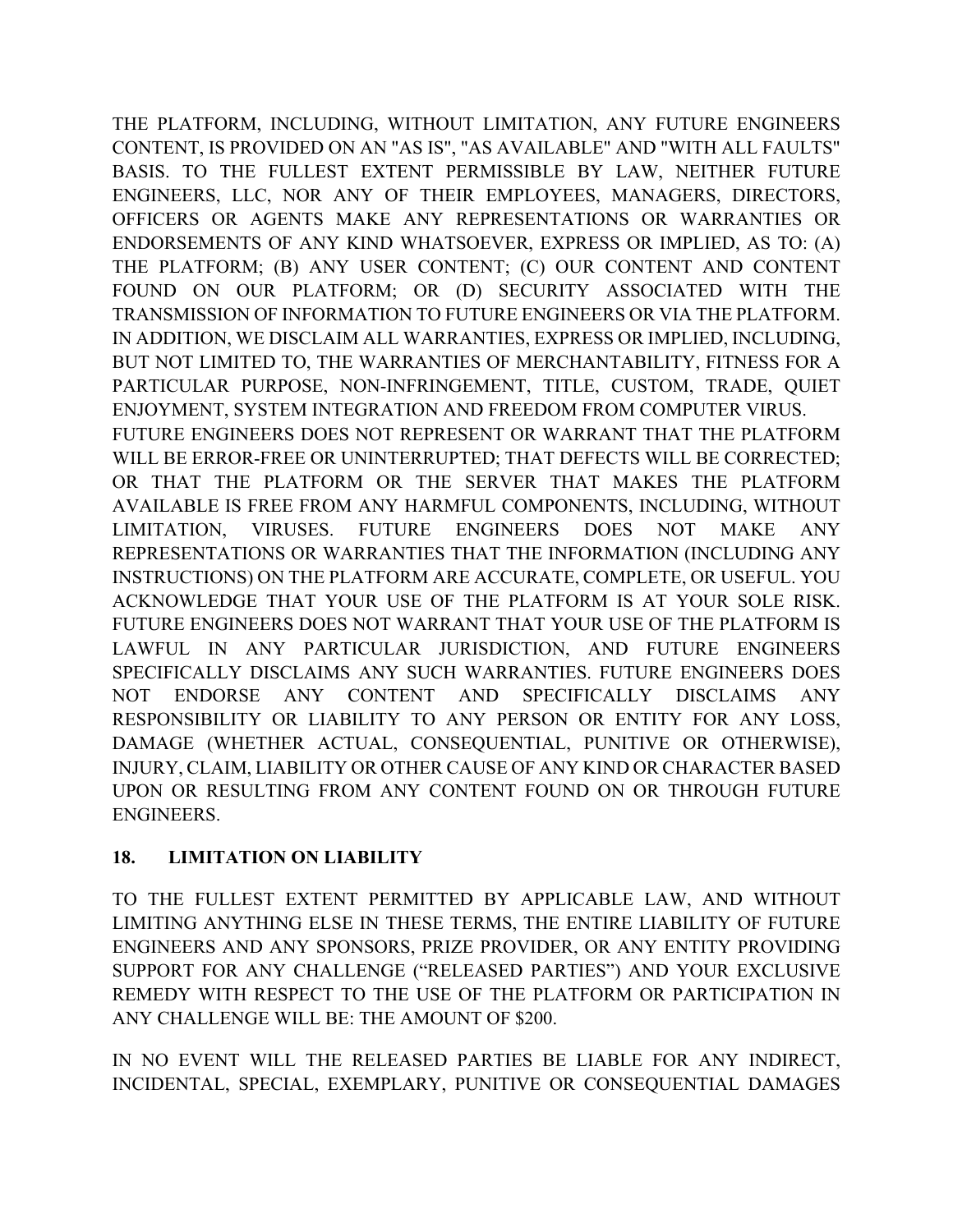ARISING FROM YOUR USE OF THE PLATFORM OR FOR ANY OTHER CLAIM RELATED IN ANY WAY TO YOUR USE OF THE PLATFORM. BECAUSE SOME STATES OR JURISDICTIONS DO NOT ALLOW THE EXCLUSION OR LIMITATION OF LIABILITY FOR CONSEQUENTIAL OR INCIDENTAL DAMAGES, IN SUCH STATES OR JURISDICTIONS THE LIABILITY OF THE RELEASED PARTIES WILL BE LIMITED TO THE EXTENT PERMITTED BY APPLICABLE LAW.

THE FOREGOING LIMITATIONS WILL APPLY WHETHER SUCH DAMAGES ARISE OUT OF BREACH OF CONTRACT, TORT (INCLUDING NEGLIGENCE) OR OTHERWISE AND REGARDLESS OF WHETHER SUCH DAMAGES WERE FORESEEABLE, OR WE WERE ADVISED OF THE POSSIBILITY OF SUCH DAMAGES. SOME JURISDICTIONS DO NOT ALLOW CERTAIN LIMITATIONS OF LIABILITY SO SOME OR ALL OF THE ABOVE LIMITATIONS OF LIABILITY MAY NOT APPLY TO YOU.

# **19. SPECIAL NOTICE TO NEW JERSEY AND CALIFORNIA RESIDENTS**

IF YOU ARE A CALIFORNIA RESIDENT, YOU HEREBY WAIVE CALIFORNIA CIVIL CODE SECTION 1542 IN CONNECTION WITH THE FOREGOING, WHICH STATES: "A GENERAL RELEASE DOES NOT EXTEND TO CLAIMS WHICH THE CREDITOR OR RELEASING PARTY DOES NOT KNOW OR SUSPECT TO EXIST IN HIS OR HER FAVOR AT THE TIME OF EXECUTING THE RELEASE, WHICH IF KNOWN BY HIM OR HER MUST HAVE MATERIALLY AFFECTED HIS OR HER SETTLEMENT WITH THE DEBTOR OR RELEASED PARTY."

IF YOU ARE ACCESSING THE PLATFORM FROM NEW JERSEY, YOU (A) ASSUME ALL RISKS OF LOSSES OR DAMAGES RESULTING FROM YOUR USE OF OR INABILITY TO USE THE PLATFORM; (B) IRREVOCABLY WAIVE ALL LOSSES OR INDIRECT, SPECIAL, CONSEQUENTIAL, PUNITIVE OR INCIDENTAL DAMAGES (INCLUDING, WITHOUT LIMITATION, THOSE RESULTING FROM LOST PROFITS, LOST DATA OR BUSINESS INTERRUPTION) THAT MAY OCCUR AS A RESULT OF YOUR USE OF THE PLATFORM; AND (C) EXPRESSLY AGREE TO RELEASE AND DISCHARGE FUTURE ENGINEERS AND ITS AFFILIATES, EMPLOYEES, AGENTS, REPRESENTATIVES, SUCCESSORS, OR ASSIGNS FROM ANY AND ALL CLAIMS OR CAUSES OF ACTION RESULTING, DIRECTLY OR INDIRECTLY, FROM YOUR USE OF THE PLATFORM; AND (D) YOU VOLUNTARILY GIVE UP OR WAIVE ANY RIGHT THAT YOU MAY OTHERWISE HAVE TO BRING A LEGAL ACTION AGAINST FUTURE ENGINEERS FOR LOSSES OR DAMAGES, WHETHER BASED ON WARRANTY, CONTRACT, TORT OR OTHER LEGAL THEORY, INCLUDING ANY CLAIM BASED ON ALLEGED NEGLIGENCE ON THE PART OF THE RELEASED PARTIES AND THEIR AGENTS AND EMPLOYEES. YOU ACKNOWLEDGE THAT YOU HAVE CAREFULLY READ THIS "WAIVER AND RELEASE" AND FULLY UNDERSTAND THAT IT IS A RELEASE OF LIABILITY.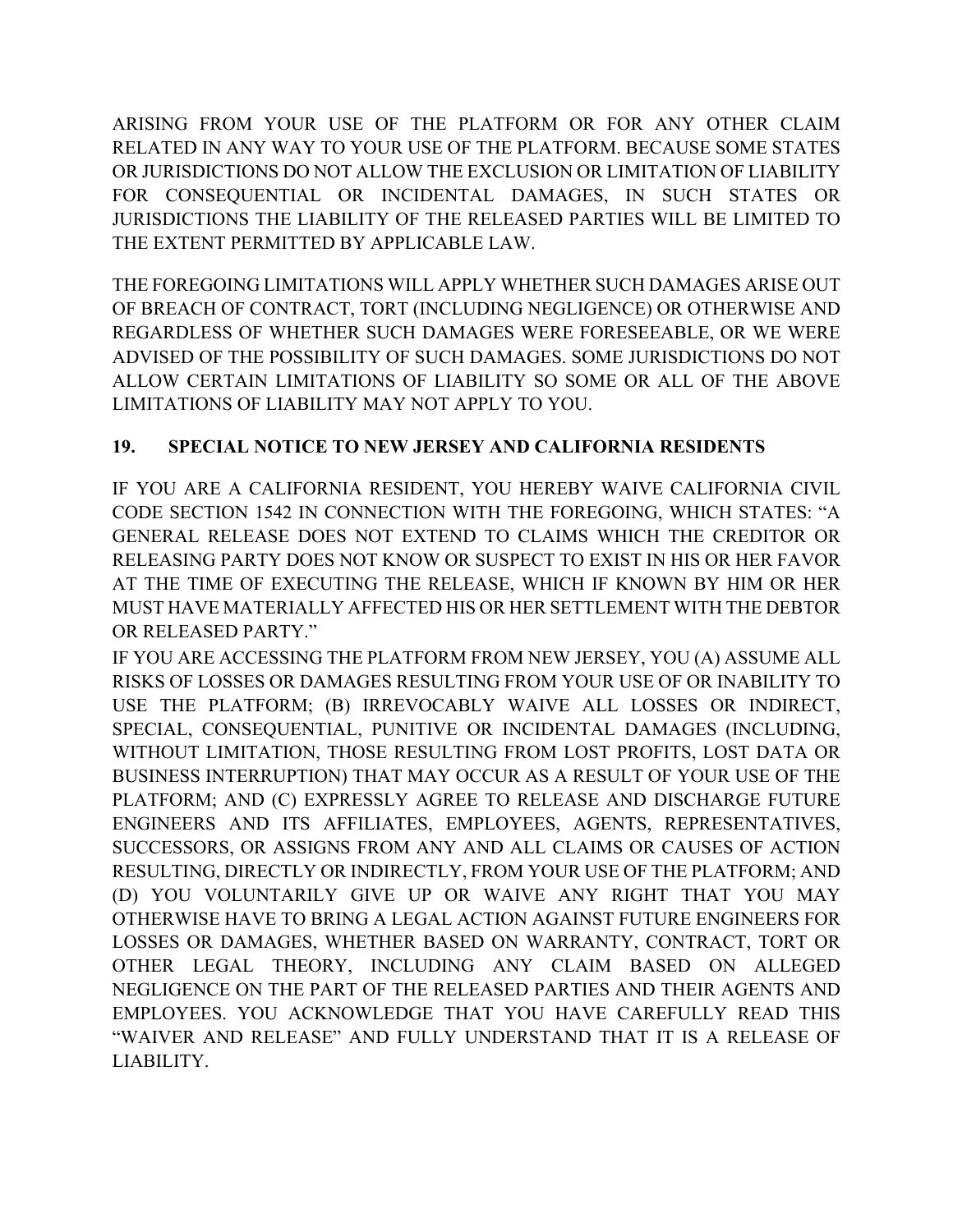#### **20. INDEMNIFICATION**

You agree to defend, indemnify and hold harmless the Released Parties, its and their affiliates, licensors and service providers, and their respective officers, directors, employees, contractors, agents, licensors, suppliers, successors, and assigns from and against any claims, liabilities, damages, judgments, awards, losses, costs, expenses, or fees (including reasonable attorneys' fees) arising out of or relating to your violation of these Terms or your use of the Platform or participation in any Challenge including your contributions, any use of Future Engineers Content, services and products other than as expressly authorized in these Terms or your use of any information obtained from the Platform.

#### **21. CHOICE OF LAW**

This Agreement shall be governed by the laws in force in the State of California and the United States of America. The offer and acceptance of this contract are deemed to have occurred in California.

#### **22. ARBITRATION**

You and Future Engineers agree that any dispute, claim or controversy arising out of or relating to this Agreement or the breach, termination, enforcement, interpretation or validity thereof, or to the use of the service (collectively, "Disputes") will be settled by binding arbitration, except that each party retains the right to seek injunctive or other equitable relief in a court of competent jurisdiction to prevent the actual or threatened infringement, misappropriation or violation of a party's copyrights, trademarks, trade secrets, patents, or other intellectual property rights. You acknowledge and agree that you and Future Engineers are each waiving the right to a trial by jury or to participate as a plaintiff or class member in any purported class action or representative proceeding. Further, unless both you and Future Engineers otherwise agree in writing, the arbitrator may not consolidate more than one person's claims, and may not otherwise preside over any form of any class or representative proceeding. If this specific paragraph is held unenforceable, then the entirety of this "Dispute Resolution" section will be deemed void. Except as provided in the preceding sentence, this "Dispute Resolution" section will survive any termination of this Agreement. You agree that any such Dispute(s) will be heard in Los Angeles County, CA, USA.

The arbitration will be administered by the American Arbitration Association ("AAA") in accordance with the Commercial Arbitration Rules and the Supplementary Procedures for Consumer Related Disputes (the "AAA Rules") then in effect, except as modified by this "Dispute Resolution" section. The Federal Arbitration Act will govern the interpretation and enforcement of this section.

A party who desires to initiate arbitration must provide the other party with a written Demand for Arbitration as specified in the AAA Rules.